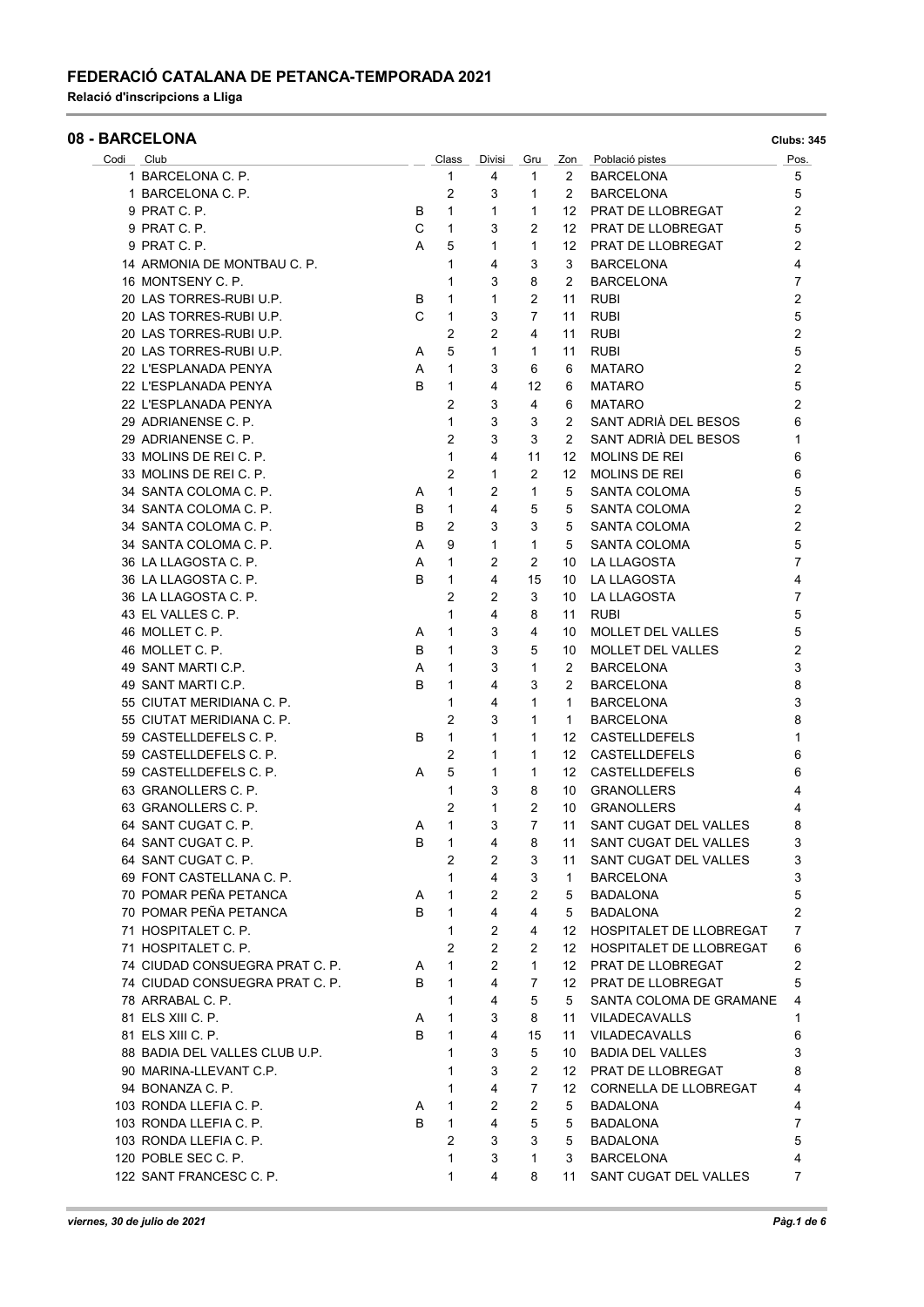| Codi Club                                 |        | Class          | Divisi         | Gru               |                | Zon Població pistes        | Pos.           |
|-------------------------------------------|--------|----------------|----------------|-------------------|----------------|----------------------------|----------------|
| 123 BUFALA C.P-A.D.C. MONTIGALA BATLLORIA |        | 1              | 5              | $\mathbf{1}$      | 5              | BADALONA                   | 2              |
| 125 PARETS C. P.                          | В      | $\mathbf{1}$   | 3              | 5                 |                | 10 PARETS DEL VALLES       | 8              |
| 125 PARETS C. P.                          |        | $\overline{2}$ | 2              | 4                 |                | 10 PARETS DEL VALLES       | 3              |
| 125 PARETS C. P.                          | A      | 5              | $\mathbf{1}$   | $\mathbf{1}$      |                | 10 PARETS DEL VALLES       | 3              |
| 127 EL CASTILLO C.P.                      |        | $\mathbf{1}$   | 4              | 11                |                | 12 CASTELLDEFELS           | $\overline{7}$ |
| 127 EL CASTILLO C.P.                      |        | 9              | 1              | $\mathbf{1}$      |                | 12 CASTELLDEFELS           | 4              |
| 128 POBLE NOU C. P.                       |        | 1              | 4              | 1                 | 2              | <b>BARCELONA</b>           | $\overline{2}$ |
| 130 BARON DE VIVER C. P.                  |        | 1              | 4              | $\overline{2}$    | $\mathbf{1}$   | <b>BARCELONA</b>           | 1              |
| 132 LA MINA C. P.                         |        | 1              | 3              | $\mathbf{1}$      | 2              | SANT ADRIA DEL BESOS       | 2              |
| 135 MONTMELO C. P.                        | A      | 1              | $\mathbf{1}$   | $\mathbf{1}$      | 10             | <b>MONTMELO</b>            | 4              |
| 135 MONTMELO C. P.                        | B      | 1              | 4              | 15                |                | <b>MONTMELO</b>            | $\overline{7}$ |
|                                           |        |                |                |                   | 10             |                            |                |
| 141 CROS C. P.                            |        | 1              | 4              | 10                | 6              | ARGENTONA                  | $\mathbf{1}$   |
| 141 CROS C. P.                            |        | $\overline{2}$ | 3              | 4                 | 6              | ARGENTONA                  | $\mathbf{1}$   |
| 142 LLOREDA C. P.                         |        | 1              | 3              | 8                 | 5              | <b>BADALONA</b>            | $\overline{2}$ |
| 144 CASTELLBISBAL C. P.                   |        | $\mathbf{1}$   | 4              | 14                | 11             | CASTELLBISBAL              | 4              |
| 144 CASTELLBISBAL C. P.                   |        | 2              | 3              | 2                 | 11             | CASTELLBISBAL              | 7              |
| 146 CIUDAD COOPERATIVA C. P.              |        | $\mathbf{1}$   | 3              | 2                 |                | 12 SANT BOI DE LLOBREGAT   | 2              |
| 146 CIUDAD COOPERATIVA C. P.              | A      | 2              | $\mathbf{1}$   | $\mathbf{1}$      |                | 12 SANT BOI DE LLOBREGAT   | 2              |
| 146 CIUDAD COOPERATIVA C. P.              | B      | $\overline{2}$ | $\overline{2}$ | 2                 |                | 12 SANT BOI DE LLOBREGAT   | 5              |
| 152 TRINITAT NOVA C. P.                   |        | $\mathbf{1}$   | $\overline{2}$ | $\mathbf{1}$      | $\mathbf{1}$   | <b>BARCELONA</b>           | 8              |
| 154 PINEDA DE MAR C.P.                    |        | $\mathbf{1}$   | 4              | 10                | 6              | PINEDA DE MAR              | 3              |
| 154 PINEDA DE MAR C.P.                    |        | 2              | $\mathbf{1}$   | $\overline{2}$    | 6              | PINEDA DE MAR              | 8              |
| 157 MEDITERRANI-BELLVITGE C.P.            |        | $\mathbf{1}$   | 3              | 2                 |                | 12 HOSPITALET DE LLOBREGAT | 3              |
| 157 MEDITERRANI-BELLVITGE C.P.            |        | 9              | 1              | $\mathbf{1}$      |                | 12 HOSPITALET DE LLOBREGAT | 8              |
| 158 AMIGOS DE COBASA C.P.                 | A      | 1              | 4              | 4                 | 2              | SANTA DRIA DEL BESOS       | 3              |
| 158 AMIGOS DE COBASA C.P.                 | В      | $\mathbf{1}$   | 5              | 1                 | 2              | SANTA DRIA DEL BESOS       | 8              |
| 162 BARBERA DEL VALLES C. P.              | Α      | $\mathbf{1}$   | 2              | 4                 | 11             | BARBERA DEL VALLES         | 5              |
| 162 BARBERA DEL VALLES C. P.              | В      | $\mathbf{1}$   | 4              | 8                 | 11             | BARBERA DEL VALLES         | $\overline{2}$ |
| 167 CERDANYOLA AT. SERRAPARERA C.P.       | Α      | $\mathbf{1}$   | $\mathbf{1}$   | $\overline{2}$    | 11             | CERDANYOLA DEL VALLES      | 1              |
| 167 CERDANYOLA AT. SERRAPARERA C.P.       | B      | $\mathbf{1}$   | 3              | 5                 | 11             | CERDANYOLA DEL VALLES      | 6              |
| 167 CERDANYOLA AT. SERRAPARERA C.P.       | C      | $\mathbf{1}$   | 4              | 8                 | 11             | CERDANYOLA DEL VALLES      | 1              |
| 167 CERDANYOLA AT. SERRAPARERA C.P.       |        | 2              | 2              | 3                 | 11             | CERDANYOLA DEL VALLES      | 5              |
| 178 QUATRE BARRES C. P.                   |        | 1              | $\mathbf{1}$   | 2                 | 9              | <b>TERRASSA</b>            | 3              |
| 178 QUATRE BARRES C. P.                   | A<br>В | $\mathbf{1}$   | 2              | 4                 | 9              | <b>TERRASSA</b>            | 3              |
| 178 QUATRE BARRES C. P.                   | C      | $\mathbf{1}$   | 4              |                   |                |                            | 8              |
|                                           |        |                |                | 13                | 9              | <b>TERRASSA</b>            | 4              |
| 178 QUATRE BARRES C. P.                   |        | $\overline{c}$ | $\overline{2}$ | 4                 | 9              | <b>TERRASSA</b>            |                |
| 180 LA SALUD C.P.                         |        | $\mathbf{1}$   | $\mathbf{3}$   | 3                 | 5              | <b>BADALONA</b>            | 1              |
| 185 RAMON BERENGUER C.P.                  |        | 1              | 3              | 6                 | 6              | <b>MATARO</b>              | 3              |
| 191 SANT GENIS AGUDELLS C. P.             |        | 1              | 5 <sub>5</sub> | $\overline{1}$    | 3 <sup>7</sup> | <b>BARCELONA</b>           | 6              |
| 196 BADALONA C. P.                        |        | 1              | 1              | 1                 | 5              | BADALONA                   | 7              |
| 198 NOVA LLOREDA C. P.                    |        | 1              | 4              | 2                 | 5              | <b>BADALONA</b>            | 4              |
| 199 LA PALMERA DE SANT MARTI C. P.        | B      | 1              | 2              | 2                 | 2              | BARCELONA                  | 3              |
| 199 LA PALMERA DE SANT MARTI C. P.        | A      | 5              | $\mathbf{1}$   | 1                 | 2              | <b>BARCELONA</b>           | 8              |
| 200 BETULO ASOC. PETANCA                  |        | $\mathbf{1}$   | 4              | 4                 | 5              | <b>BADALONA</b>            | 8              |
| 204 MAS GUINARDO C. P.                    |        | 1              | $\overline{2}$ | $\mathbf{1}$      | $\mathbf{1}$   | <b>BARCELONA</b>           | 7              |
| 205 EL TREVOL C. P.                       |        | 1              | 4              | 11                | 12             | SANT VICENÇ DELS HORTS     | 3              |
| 207 TRINIDAD C. P.                        | A      | 1              | 4              | $\mathbf{1}$      | $\mathbf{1}$   | <b>BARCELONA</b>           | 4              |
| 207 TRINIDAD C. P.                        | B      | $\mathbf{1}$   | 5              | $\mathbf{1}$      | $\mathbf{1}$   | <b>BARCELONA</b>           | 5              |
| 207 TRINIDAD C. P.                        |        | $\overline{2}$ | 3              | $\mathbf{1}$      | $\mathbf{1}$   | <b>BARCELONA</b>           | 7              |
| 209 CASABLANCA C. P.                      |        | 1              | 4              | 11                | 12             | SANT BOI DE LLOBREGAT      | 8              |
| 213 NUEVA BADALONA C. P.                  | A      | 1              | 3              | 4                 | 5              | BADALONA                   | 6              |
| 213 NUEVA BADALONA C. P.                  | B      | $\mathbf{1}$   | 4              | 4                 | 5              | <b>BADALONA</b>            | 1              |
| 228 ROCA-PALMERA C. P.                    | Α      | 1              | $\mathbf{1}$   | 2                 | 6              | <b>MATARO</b>              | 4              |
| 228 ROCA-PALMERA C. P.                    | B      | $\mathbf{1}$   | 4              | 12                | 6              | <b>MATARO</b>              | 7              |
| 228 ROCA-PALMERA C. P.                    | C      | 1              | 4              | 13                | 6              | MATARO                     | $\overline{7}$ |
| 229 MARTORELL C. P.                       |        | 1              | 4              | 16                | 12             | <b>MARTORELL</b>           | $\overline{2}$ |
|                                           |        | $\overline{2}$ | 3              | 2                 |                |                            |                |
| 229 MARTORELL C. P.                       |        |                |                |                   | 12             | MARTORELL                  | 5              |
| 234 MONTGAT C. P.                         |        | 1              | 3              | 4                 | 6              | <b>MONTGAT</b>             | 8              |
| 235 LAS NAVAS C. P.                       |        | 1              | 4              | 2                 | 3              | <b>BARCELONA</b>           | 5              |
| 237 PUBILLA CASAS C. P.                   |        | 1              | 4              | 6                 | 12             | HOSPITALET DE LLOBREGAT    | 6              |
| 238 PALAU DE PLEGAMANS C.P.               |        | 1              | 3              | 5                 | 11             | PALAU-SOLITA I PLEGAMANS   | 7              |
| 242 LA ROCA C.P.                          |        | 1              | 4              | $12 \overline{ }$ |                | 10 LA ROCA DEL VALLES      | 6              |

×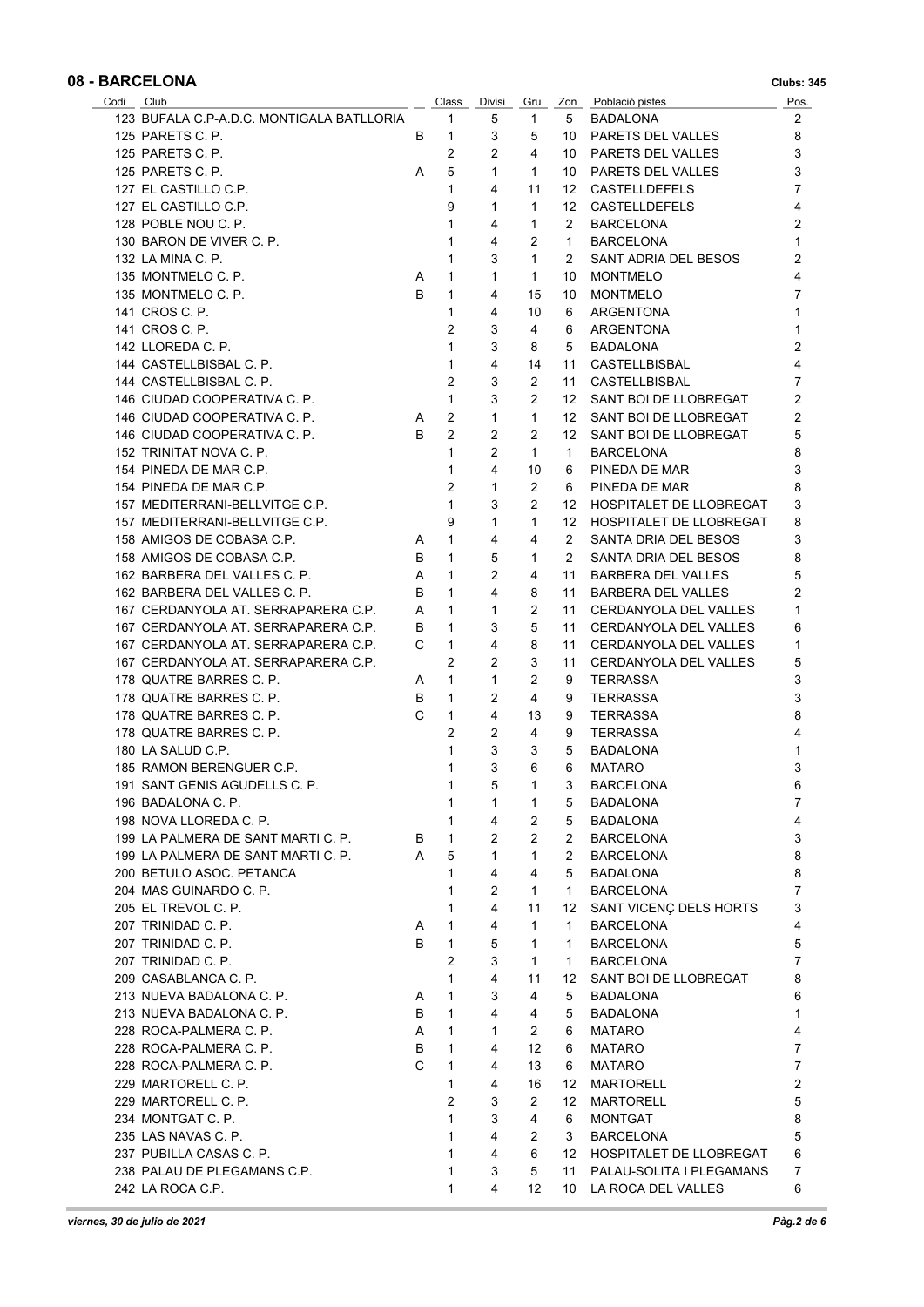| Codi Club |                                  |    | Class                        | Divisi         | Gru            |                  | Zon Població pistes                  | Pos.                |
|-----------|----------------------------------|----|------------------------------|----------------|----------------|------------------|--------------------------------------|---------------------|
|           | 244 RIERA ALTA C. P.             |    | 1                            | 4              | 5              | 5                | SANTA COLOMA DE GRAMANE              | 5                   |
|           | 254 ADRIANENSE AT. C. P.         | A  | 1                            | 2              | 1              | 2                | SANT ADRIA DEL BESOS                 | 6                   |
|           | 254 ADRIANENSE AT. C. P.         | B  | $\mathbf{1}$                 | 3              | 4              | 2                | SANT ADRIA DEL BESOS                 | 1                   |
|           | 254 ADRIANENSE AT. C. P.         |    | 2                            | 2              | 1              | 2                | SANT ADRIA DEL BESOS                 | 6                   |
|           | 264 SANT OLEGUER C. P.           |    | $\mathbf 1$                  | 4              | 14             | 9                | SABADELL                             | 5                   |
|           | 266 NOVA LLOREDA SUD A.VV.       | A  | $\mathbf{1}$                 | 3              | 3              | 5                | BADALONA                             | 8                   |
|           | 266 NOVA LLOREDA SUD A.VV.       | В  | $\mathbf{1}$                 | 4              | 5              | 5                | BADALONA                             | 8                   |
|           | 266 NOVA LLOREDA SUD A.VV.       | A  | 2                            | 1              | 2              | 5                | BADALONA                             | 3                   |
|           | 266 NOVA LLOREDA SUD A.VV.       | B  | 2                            | 2              | 2              | 5                | BADALONA                             | 8                   |
|           | 269 BUENAVISTA BADALONA C.P.     | A  | $\mathbf{1}$                 | 2              | $\overline{2}$ | 5                | <b>BADALONA</b>                      | 2                   |
|           | 269 BUENAVISTA BADALONA C.P.     | B  | $\mathbf{1}$                 | 4              | 3              | 5                | <b>BADALONA</b>                      | 5                   |
|           | 269 BUENAVISTA BADALONA C.P.     |    | $\overline{2}$               | $\overline{2}$ | 2              | 5                | BADALONA                             | $\overline{2}$      |
|           | 270 ALTAVEU C.P                  |    | 1                            | 4              | 15             | 10               | MOLLET DEL VALLES                    | 1                   |
|           | 271 CAN BASSA C. P.              |    | 1                            | 2              | 3              | 10               | <b>GRANOLLERS</b>                    | 3                   |
|           | 272 MONTIGALA C. P.              |    | 1                            | 4              | 4              | 5                | BADALONA                             | 7                   |
|           | 272 MONTIGALA C. P.              |    | 2                            | 3              | 3              | 5                | BADALONA                             | 4                   |
|           | 276 SAN JUAN LLEFIA ALTO C. P.   | A  | $\mathbf{1}$                 | 3              | 3              | 5                | BADALONA                             | 7                   |
|           | 276 SAN JUAN LLEFIA ALTO C. P.   | B. | $\mathbf{1}$                 | 4              | 4              | 5                | BADALONA                             | 4                   |
|           | 283 ALCUDIA C. P.                |    | $\mathbf{1}$                 | 3              | 1              | $\mathbf 1$      | <b>BARCELONA</b>                     | 1                   |
|           | 283 ALCUDIA C. P.                |    | 9                            | 1              | 1              | 1                | <b>BARCELONA</b>                     | 6                   |
|           |                                  |    | 1                            | 4              |                |                  |                                      |                     |
|           | 286 RAMON I CAJAL C.P.           |    | 1                            |                | 9              | 6                | EL MASNOU<br>SANT CEBRIA DE VALLALTA | 3                   |
|           | 288 SANT CEBRIA DE VALLALTA C.P. |    |                              | 2              | 3              | 6                |                                      | 8                   |
|           | 289 LA COLINA C. P.              |    | 1                            | 4              | 5              | 5                | <b>BADALONA</b>                      | 3                   |
|           | 291 MONTCADA C. P.               | A  | 1                            | 2              | 2              | 5                | MONTCADA I REIXACH                   | 8                   |
|           | 291 MONTCADA C. P.               | B  | 1                            | 3              | 8              | 5                | MONTCADA I REIXACH                   | 8                   |
|           | 291 MONTCADA C. P.               |    | 9                            | 1              | 1              | 5                | MONTCADA I REIXACH                   | 3                   |
|           | 296 CERVELLO C.P.                |    | 1                            | 4              | 11             | 12               | <b>CERVELLO</b>                      | 2                   |
|           | 297 SANT POL DE MAR C.P.         | В  | $\mathbf{1}$                 | 2              | 3              | 6                | SANT POL DE MAR                      | 6                   |
|           | 297 SANT POL DE MAR C.P.         | C  | $\mathbf{1}$                 | 4              | 9              | 6                | SANT POL DE MAR                      | 6                   |
|           | 297 SANT POL DE MAR C.P.         | A  | 5                            | 1              | 1              | 6                | SANT POL DE MAR                      | 1                   |
|           | 297 SANT POL DE MAR C.P.         |    | 9                            | 1              | 1              | 6                | SANT POL DE MAR                      | 1                   |
|           | 300 ESTRELLA DE MAR C. P.        |    | 1                            | 3              | 2              | 12               | <b>CASTELLDEFELS</b>                 | 7                   |
|           | 300 ESTRELLA DE MAR C. P.        |    | 2                            | 1              | 1              | 12               | <b>CASTELLDEFELS</b>                 | 4                   |
|           | 301 RAPID-BOSCO C.D.             | A  | $\mathbf{1}$                 | 2              | 1              | 2                | <b>BARCELONA</b>                     | 4                   |
|           | 301 RAPID-BOSCO C.D.             | В  | $\mathbf{1}$                 | 4              | 1              | 2                | BARCELONA                            | 7                   |
|           | 301 RAPID-BOSCO C.D.             | A  | 2                            | 2              | 1              | 2                | <b>BARCELONA</b>                     | 4                   |
|           | 301 RAPID-BOSCO C.D.             | в  | 2                            | 2              | $\overline{2}$ | 2                | <b>BARCELONA</b>                     | 7                   |
|           | 308 LES CORTS ESPORTIU           |    | 1                            | 4              | $\overline{2}$ | 3                | <b>BARCELONA</b>                     | 6                   |
|           | 308 LES CORTS ESPORTIU           |    | 2                            | $\overline{2}$ | $\overline{1}$ | 3 <sup>7</sup>   | <b>BARCELONA</b>                     | $\mathbf{1}$        |
|           | 310 LA CENIA C. P.               | A  | 1                            | 3              | 8              | 2                | <b>BARCELONA</b>                     | 5                   |
|           | 310 LA CENIA C. P.               | B  | 1                            | 4              | 3              | $\mathbf{2}$     | <b>BARCELONA</b>                     | $\overline{2}$      |
|           | 310 LA CENIA C. P.               |    | $\overline{2}$               | 3              | 1              | 2                | <b>BARCELONA</b>                     | $\overline{2}$      |
|           | 314 SAN JORGE C. P.              |    | $\mathbf{1}$                 | 5              | 1              | 5                | BADALONA                             | 1                   |
|           | 315 PARQUE-2 C. P.               |    | 1                            | 4              | 4              | $\mathbf{1}$     | SANT ADRIA DEL BESOS                 | 5                   |
|           | 317 GRAN VIA C. P.               | В  | $\mathbf{1}$                 | 3              | 1              |                  | 12 HOSPITALET DE LLOBREGAT           | 7                   |
|           | 317 GRAN VIA C. P.               | C  | $\mathbf{1}$                 | 4              | 6              |                  | 12 HOSPITALET DE LLOBREGAT           | 4                   |
|           | 317 GRAN VIA C. P.               | В  | 2                            | 2              | $\overline{2}$ |                  | 12 HOSPITALET DE LLOBREGAT           | 4                   |
|           | 317 GRAN VIA C. P.               | A  | 5                            | $\mathbf{1}$   | $\mathbf{1}$   | 12               | HOSPITALET DE LLOBREGAT              | 4                   |
|           | 317 GRAN VIA C. P.               | A  | 9                            | 1              | 1              | 12 <sup>12</sup> | <b>HOSPITALET DE LLOBREGAT</b>       | 7                   |
|           | 319 GUADIANA CAN PALET II C. P.  |    | 1                            | 4              | 14             | 9                | <b>TERRASSA</b>                      | 8                   |
|           | 322 FIGUERA MAJOR C. P.          |    | 1                            | 4              | 12             | 6                | <b>MATARO</b>                        | 1                   |
|           | 325 LA BALCONADA C. P.           |    | $\mathbf 1$                  | $\mathbf{1}$   | 2              | 8                | <b>MANRESA</b>                       | 6                   |
|           | 326 CARMELO C. P.                |    | 1                            | $\overline{2}$ | 1              | 1                | <b>BARCELONA</b>                     | 3                   |
|           | 328 ELS ESTALVIS CARDEDEU C. P.  |    | $\mathbf{1}$                 | 2              | 3              | 10               | CARDEDEU                             | 5                   |
|           | 333 UNION CA N'ANGLADA C.P.      | A  | $\mathbf{1}$                 | 3              | 7              | 9                | <b>TERRASSA</b>                      | 4                   |
|           |                                  |    |                              | 4              |                |                  |                                      |                     |
|           | 333 UNION CA N'ANGLADA C.P.      | B  | $\mathbf{1}$<br>$\mathbf{1}$ |                | 14             | 9                | TERRASSA                             | 7<br>$\overline{2}$ |
|           | 339 CANOVELLES C. P.             | A  |                              | 3              | 4              | 10               | CANOVELLES                           |                     |
|           | 339 CANOVELLES C. P.             | B  | $\mathbf{1}$                 | 4              | 13             | 10               | <b>CANOVELLES</b>                    | 5                   |
|           | 339 CANOVELLES C. P.             |    | $\overline{2}$               | 1              | 2              | 10               | <b>CANOVELLES</b>                    | 5                   |
|           | 342 CARPIC P.                    | A  | $\mathbf{1}$                 | 3              | 3              | 5                | <b>BADALONA</b>                      | 4                   |
|           | 342 CARPI C. P.                  | B  | $\mathbf{1}$                 | 5              | 1              | 5                | <b>BADALONA</b>                      | 7                   |
|           | 342 CARPI C. P.                  |    | $\overline{2}$               | 3              | 3              | 5                | <b>BADALONA</b>                      | 7                   |

Î.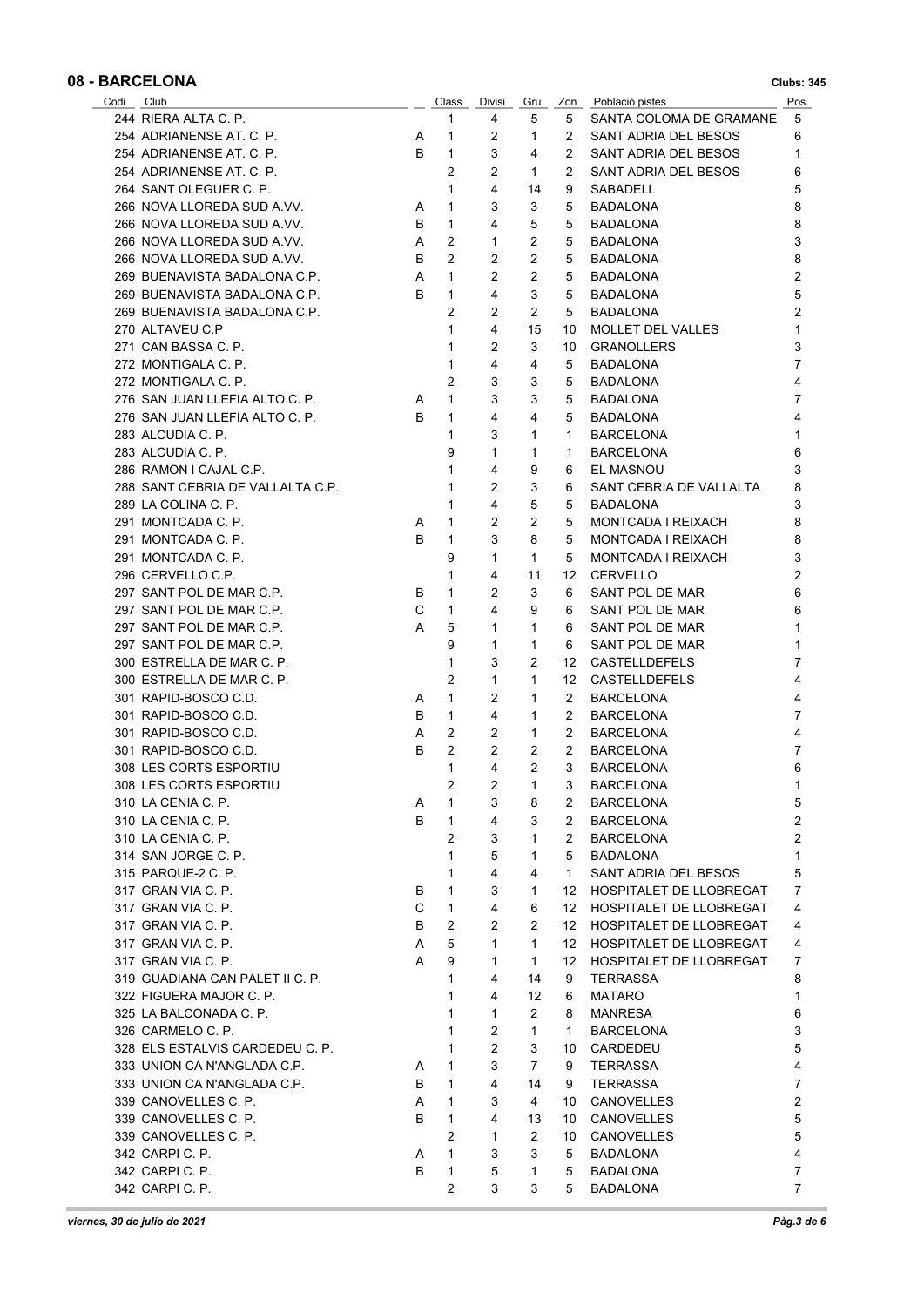| Codi Club                         |   | Class                            | Divisi         | Gru            |                  | Zon Població pistes        | Pos.           |
|-----------------------------------|---|----------------------------------|----------------|----------------|------------------|----------------------------|----------------|
| 343 SANT CUGAT ATLETIC C.P.       | A | 1                                | 2              | 4              | 11               | SANT CUGAT DEL VALLES      | 8              |
| 343 SANT CUGAT ATLETIC C.P.       | B | $\mathbf{1}$                     | 4              | 14             | 11               | SANT CUGAT DEL VALLES      | 3              |
| 343 SANT CUGAT ATLETIC C.P.       |   | $\overline{c}$                   | $\overline{2}$ | 4              | 11               | SANT CUGAT DEL VALLES      | 8              |
| 350 VALLDAURA C. P.               |   | $\mathbf{1}$                     | $\mathbf{1}$   | $\mathbf{1}$   | $\mathbf 1$      | <b>BARCELONA</b>           | 5              |
| 350 VALLDAURA C. P.               |   | 9                                | 1              | $\mathbf{1}$   | 1                | <b>BARCELONA</b>           | 2              |
| 353 BARRI DEL REMEI C. P.         |   | $\mathbf{1}$                     | 4              | 10             | 6                | PREMIA DE DALT             | $\overline{2}$ |
| 362 ALT GUINARDO C. P.            |   | $\mathbf{1}$                     | 4              | 3              | $\mathbf 1$      | <b>BARCELONA</b>           |                |
| 367 RECREATIVO ESPLUGUES C. P.    |   | $\mathbf{1}$                     | 4              | $\overline{7}$ | 12               | ESPLUGUES DE LLOBREGAT     | 3              |
| 369 CAN CALVET C. P.              |   | 1                                | 4              | 10             | 5                | SANTA COLOMA DE GRAMANE    | 4              |
| 372 PERPETUENC C. P.              |   | $\mathbf{1}$                     | 4              | 15             | 10               | SANTA PERPETUA DE MOGOD    | 3              |
| 376 TOURING C. P.                 |   | $\mathbf{1}$                     | 4              | 12             | 6                | <b>MATARO</b>              | 3              |
| 377 LA TORRETA C. P.              |   | 1                                | 4              | 13             | 10               | LA ROCA DEL VALLES         | 2              |
| 377 LA TORRETA C. P.              |   | $\overline{2}$                   | 3              | 4              | 10               | LA ROCA DEL VALLES         | 5              |
|                                   |   | $\mathbf{1}$                     | 4              | 2              |                  |                            | 2              |
| 379 BENAVENT C. P.                |   |                                  |                |                | 3                | <b>BARCELONA</b>           |                |
| 379 BENAVENT C. P.                |   | $\overline{2}$<br>$\overline{2}$ | $\mathbf{1}$   | $\mathbf{1}$   | 3                | <b>BARCELONA</b>           | 5              |
| 380 SAN JOSE EL CARRILET C. P.    |   |                                  | 3              | $\mathbf{1}$   | 12               | HOSPITALET DE LLOBREGAT    | 4              |
| 381 CORNELLA C. P.                |   | $\mathbf{1}$                     | 2              | 2              | 12               | CORNELLA DE LLOBREGAT      | 6              |
| 381 CORNELLA C. P.                |   | 2                                | 3              | 2              | 12               | CORNELLA DE LLOBREGAT      | 1              |
| 383 LA FLORIDA C. P.              |   | $\mathbf{1}$                     | 4              | $\overline{7}$ |                  | 12 HOSPITALET DE LLOBREGAT | 1              |
| 383 LA FLORIDA C. P.              |   | $\overline{2}$                   | 3              | $\mathbf{1}$   |                  | 12 HOSPITALET DE LLOBREGAT | 1              |
| 386 ASVEVER CLUB ESPORTIU PETANCA |   | $\overline{2}$                   | $\overline{c}$ | 1              | $\mathbf{1}$     | <b>BARCELONA</b>           | 5              |
| 392 MIRASOL C. P.                 |   | $\mathbf{1}$                     | 4              | 8              | 11               | SANT CUGAT DEL VALLES      | 6              |
| 393 OLIVERAS C. C. R.             |   | $\mathbf{1}$                     | 5              | 1              | 5                | SANTA COLOMA DE GRAMANE    | 4              |
| 394 SANTS C. P.                   | A | 1                                | $\mathbf{1}$   | 1              | 3                | <b>BARCELONA</b>           | 8              |
| 394 SANTS C. P.                   | B | 1                                | 3              | 8              | 3                | <b>BARCELONA</b>           | 3              |
| 394 SANTS C. P.                   | C | 1                                | 4              | 2              | 3                | <b>BARCELONA</b>           | 3              |
| 394 SANTS C. P.                   |   | 2                                | 3              | 2              | 3                | <b>BARCELONA</b>           | 8              |
| 406 PROSPERITAT C. P.             |   | 1                                | 3              | $\mathbf{1}$   | $\mathbf{1}$     | <b>BARCELONA</b>           | 6              |
| 407 SANT ANDREU BARCA C. P.       |   | 1                                | 3              | 5              | 11               | SANT ANDREU DE LA BARCA    | 4              |
| 410 SANTA ROSA C. P.              | A | 1                                | 2              | 4              | 11               | <b>RUBI</b>                | 6              |
| 410 SANTA ROSA C. P.              | B | $\mathbf{1}$                     | 4              | 14             | 11               | <b>RUBI</b>                | 1              |
| 410 SANTA ROSA C. P.              |   | $\overline{2}$                   | 2              | 3              | 11               | <b>RUBI</b>                | 6              |
| 415 CANYADO C. P.                 |   | $\mathbf{1}$                     | 3              | 3              | 5                | <b>BADALONA</b>            | $\overline{2}$ |
| 415 CANYADO C. P.                 |   | $\overline{2}$                   | 1              | 2              | 5                | <b>BADALONA</b>            | 2              |
| 416 CAN SANT JOAN C.P.            |   | $\mathbf{1}$                     | 4              | 13             | 10               | MONTCADA I REIXACH         | 3              |
| 416 CAN SANT JOAN C.P.            |   | $\overline{2}$                   | 3              | 4              | 10               | MONTCADA I REIXACH         | 3              |
| 428 VILANOVA DEL CAMI C. P.       | A | $\mathbf{1}$                     | $\overline{2}$ | 4              | 8                | VILANOVA DEL CAMI          | 4              |
| 428 VILANOVA DEL CAMI C. P.       | B | $\mathbf{1}$                     | 5              | 2              | 8                | <b>VILANOVA DEL CAMI</b>   | $\overline{7}$ |
|                                   |   |                                  |                |                |                  | 13 10 GRANOLLERS           | $\overline{4}$ |
| 437 CENTRE FONT VERDA A. VV.      |   | $\mathbf{1}$                     | $\overline{4}$ |                |                  |                            |                |
| 439 CAN JOFRESA C. P.             |   | 1                                | 3              | 7              | 9                | TERRASSA                   | 1              |
| 439 CAN JOFRESA C. P.             |   | 2                                | 1              | $\mathbf{1}$   | 9                | TERRASSA                   | 1              |
| 442 SANTA EULALIA C. P.           | A | 1                                | 3              | 2              | 12               | HOSPITALET DE LLOBREGAT    | 6              |
| 442 SANTA EULALIA C. P.           | B | 1                                | 4              | 6              | 12               | HOSPITALET DE LLOBREGAT    | 1              |
| 442 SANTA EULALIA C. P.           |   | $\overline{2}$                   | 3              | 3              |                  | 12 HOSPITALET DE LLOBREGAT | 6              |
| 446 CATALUNYA PRAT C. P.          |   | $\mathbf{1}$                     | 4              | 6              |                  | 12 PRAT DE LLOBREGAT       | 5              |
| 451 CAN MARINER C.P               |   | 1                                | 3              | 3              | 5                | SANTA COLOMA DE GRAMANE    | 3              |
| 456 MIGUELENSE U.D.               |   | $\mathbf{1}$                     | 3              | 4              |                  | 10 GRANOLLERS              | 4              |
| 458 ACER OLESA C. P.              | A | 1                                | $\overline{2}$ | 4              |                  | 12 OLESA DE MONTSERRAT     | 2              |
| 458 ACER OLESA C. P.              | B | $\mathbf{1}$                     | 4              | 16             | 12 <sup>12</sup> | OLESA DE MONTSERRAT        | 5              |
| 458 ACER OLESA C. P.              |   | $\overline{2}$                   | 2              | 3              | 12 <sup>12</sup> | OLESA DE MONTSERRAT        | 2              |
| 462 ELS AMICS DE GRACIA C. P.     |   | $\overline{2}$                   | $\overline{2}$ | 1              | 1                | <b>BARCELONA</b>           | 8              |
| 464 TRAFALGAR C. P.               |   | 1                                | 3              | 3              | 5                | <b>BADALONA</b>            | 5              |
| 464 TRAFALGAR C. P.               |   | $\overline{2}$                   | $\overline{2}$ | $\mathbf{1}$   | 5                | <b>BADALONA</b>            | $\overline{2}$ |
| 465 CAMPS BLANCS C. P.            | A | 1                                | $\mathbf{1}$   | $\mathbf{1}$   | 12 <sup>12</sup> | SANT BOI DE LLOBREGAT      | 6              |
| 465 CAMPS BLANCS C. P.            | B | 1                                | 4              | 11             | 12 <sup>12</sup> | SANT BOI DE LLOBREGAT      | 1              |
| 474 CASA DEL RELLOTGE C.P.        |   | 1                                | 4              | 1              | $\mathbf{1}$     | <b>BARCELONA</b>           | 1              |
| 479 AMICS DE BALENYA C. P.        |   | $\mathbf{1}$                     | 2              | 3              | 7                | ELS HOSTALETS DE BALENYA   | 1              |
| 500 ARRAONA-MERINALS C. P.        | A | 1                                | 3              | 7              | 9                | SABADELL                   | 3              |
| 500 ARRAONA-MERINALS C. P.        | B | $\mathbf{1}$                     | 4              | 16             | 9                | SABADELL                   | 8              |
| 503 PEÑA PETANCA RONDA            |   | $\mathbf{1}$                     | 4              | 11             | 12 <sup>12</sup> | SANT BOI LLOBREGAT         | 4              |
| 503 PEÑA PETANCA RONDA            |   | 2                                | 1              | 1              | 12               | SANT BOI LLOBREGAT         | 7              |
|                                   |   |                                  |                |                |                  |                            | 4              |
| 518 UNION CASABLANCA C. P.        |   | $\mathbf 1$                      | 3              | $\overline{2}$ | 12               | SANT BOI DEL LLOBREGAT     |                |

×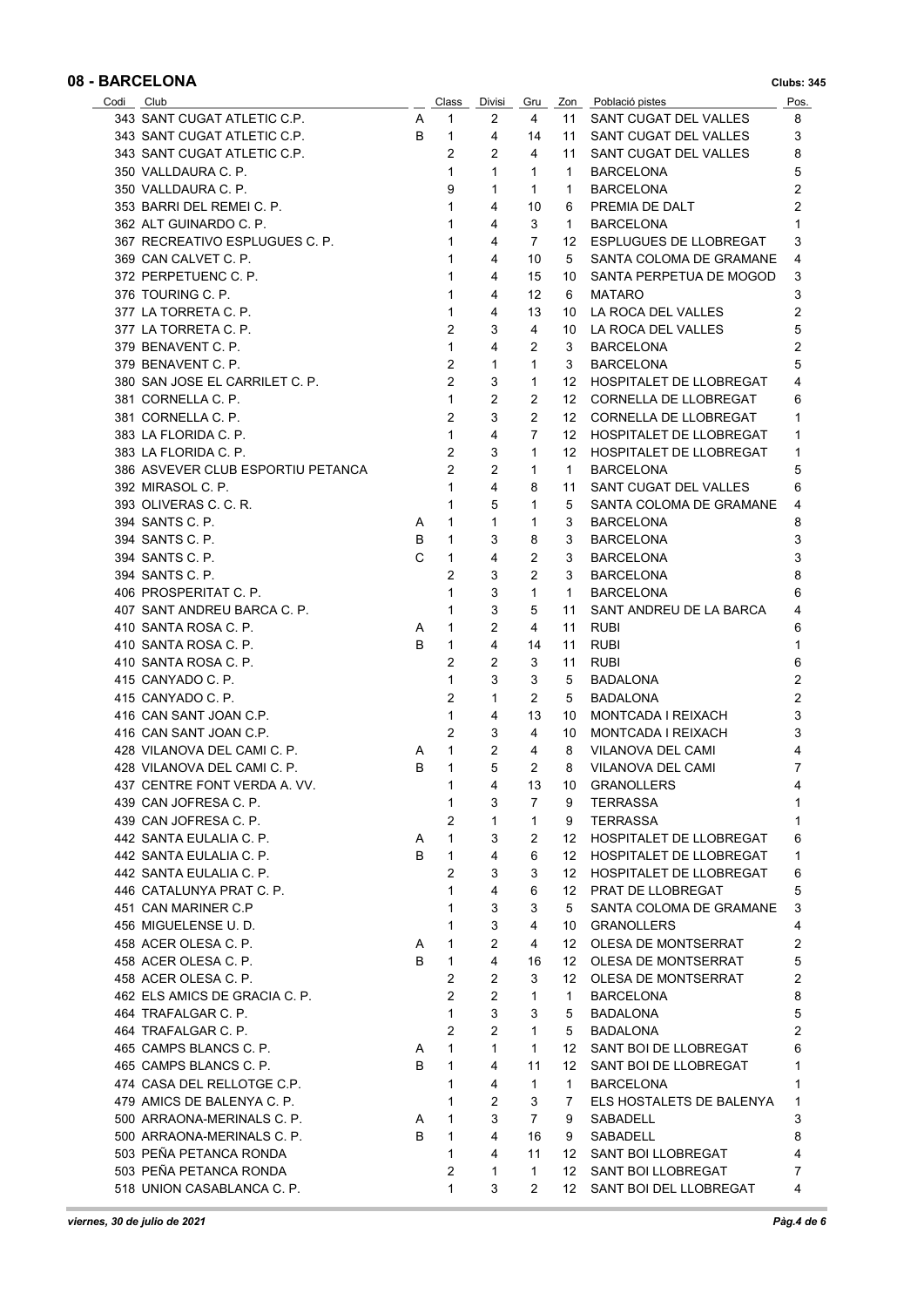| Codi Club                              |              | Class          | Divisi         | Gru            |              | Zon Població pistes      | Pos. |
|----------------------------------------|--------------|----------------|----------------|----------------|--------------|--------------------------|------|
| 519 SANT BOI C. P.                     |              | 1              | 4              | 6              | 12           | SANT BOI DEL LLOBREGAT   | 7    |
| 529 BELLAVISTA-LES FRANQUESES C.P.     |              | $\mathbf{1}$   | 2              | 3              | 10           | LES FRANQUESES DEL VALLE | 2    |
| 530 SANT ILDEFONS C.P.                 |              | $\mathbf{1}$   | 4              | 7              | 1            | CORNELLA DE LLOBREGAT    | 8    |
| 530 SANT ILDEFONS C.P.                 |              | 2              | $\overline{2}$ | $\overline{2}$ | 1.           | CORNELLA DE LLOBREGAT    | 3    |
| 531 CANET DE MAR C. P.                 |              | $\mathbf{1}$   | 4              | 9              | 0            | CANET DE MAR             | 2    |
| 538 NOU BARRIS C.P.                    |              | 2              | $\overline{2}$ | $\mathbf{1}$   | 1.           | <b>BARCELONA</b>         | 3    |
| 540 UNION DE RIPOLLET C. P.            |              | 5              | $\mathbf{1}$   | 1              | 10           | <b>RIPOLLET</b>          | 7    |
|                                        |              | 1              | 3              | 4              |              |                          | 7    |
| 548 AMICS DEL TORRENT DE LA FONT C.P.  |              |                |                |                | 5            | <b>BADALONA</b>          |      |
| 549 HOSPITALET CENTRE C.P.             |              | 1              | 4              | 8              | 12           | HOSPITALET DE LLOBREGAT  | 8    |
| 550 CAN BORRELL C. P.                  |              | $\mathbf{1}$   | 4              | 13             | 10           | <b>MOLLET DEL VALLES</b> | 1    |
| 551 SANTA MARGARIDA DE MONTBUI C.P.    |              | 1              | 4              | 16             | 11           | SANTA MARGARIDA DE MONT  | 6    |
| 552 LES BORRELLES C.P.                 |              | 1              | 3              | 5              | 10           | <b>SANT CELONI</b>       | 5    |
| 555 TUNEL DE LA ROVIRA C.P.            |              | 1              | 4              | $\mathbf{1}$   | 1            | <b>BARCELONA</b>         | 8    |
| 556 EL 8 DE MAIG C.P.                  |              | $\mathbf{1}$   | 4              | 1              | 1            | <b>BARCELONA</b>         | 6    |
| 556 EL 8 DE MAIG C.P.                  |              | 2              | 3              | 1              | 1            | <b>BARCELONA</b>         | 6    |
| 568 COIMBRA C. P.                      |              | $\mathbf{1}$   | 4              | 2              | 1            | <b>BARCELONA</b>         | 8    |
| 576 SANT VICENC LA GUARDIA C.P.        |              | 1              | 3              | 1              | 12           | SANT VICENÇ DELS HORTS   | 5    |
| 583 FATIMA D'IGUALADA C.P.             |              | 1              | 5              | 2              | 11           | IGUALADA                 | 1    |
| 596 TIANA C.P.                         |              | 1              | $\overline{2}$ | $\overline{2}$ | 6            | <b>TIANA</b>             | 1    |
| 596 TIANA C.P.                         |              | $\overline{2}$ | $\overline{2}$ | $\overline{4}$ | 6            | <b>TIANA</b>             | 6    |
| 600 MALGRAT DE MAR C.P.                |              | 1              | 3              | 6              | 6            | MALGRAT DE MAR           | 7    |
|                                        |              |                |                |                |              |                          |      |
| 600 MALGRAT DE MAR C.P.                |              | $\overline{2}$ | $\mathbf{1}$   | $\overline{2}$ | 6            | MALGRAT DE MAR           | 7    |
| 601 SAN JOSE C.P.                      |              | $\mathbf{1}$   | 3              | 8              | 0            | SANT FELIU DE LLOBREGAT  | 6    |
| 603 SANTA LUCIA C.P.                   | A            | $\mathbf{1}$   | 1              | 2              | 11           | VILANOVA DEL CAMI        | 5    |
| 603 SANTA LUCIA C.P.                   | B            | 1              | 3              | $\overline{7}$ | 11           | VILANOVA DEL CAMI        | 2    |
| 607 TRES BOLAS C.P.                    |              | 1              | 4              | 16             | 12           | <b>MARTORELL</b>         | 7    |
| 607 TRES BOLAS C.P.                    |              | $\overline{2}$ | 3              | 2              | 12           | <b>MARTORELL</b>         | 4    |
| 616 GIRONELLA C.P.                     |              | 1              | 4              | 16             | 8            | <b>GIRONELLA</b>         | 1    |
| 623 SANT BARTOMEU C.P.                 |              | 1              | $\mathbf{1}$   | 2              | 8            | <b>NAVARCLES</b>         | 8    |
| 634 LA PLANA ESPARREGUERA AA VV. C.P.  |              | 1              | 5              | $\overline{2}$ |              | 12 ESPARREGUERA          | 2    |
| 635 LES FONTS U.E.                     |              | 1              | 4              | 14             | 9            | <b>TERRASSA</b>          | 6    |
| 636 LLINARS AT C.P.                    | A            | 1              | 2              | 3              | 10           | LLINARS DEL VALLES       | 4    |
| 636 LLINARS AT C.P.                    | B            | $\mathbf{1}$   | 4              | 9              | 10           | LLINARS DEL VALLES       | 7    |
| 637 LA LLANTIA C. P.                   | A            | 1              | 3              | 4              | 6            | <b>MATARO</b>            | 3    |
|                                        |              |                |                |                |              |                          |      |
| 637 LA LLANTIA C. P.                   | B            | $\mathbf{1}$   | 4              | 12             | 6            | <b>MATARO</b>            | 8    |
| 654 AMICS I JUBILATS DEL CUENCA C.P.   |              | 1              | 4              | 5              | 2            | SANT ADRIA DEL BESOS     | 1    |
| 655 CAMPING VICTORIA C.P.              | A            | $\mathbf{1}$   | 3              | 6              | 6            | CANET DE MAR             | 6    |
| 655 CAMPING VICTORIA C.P.              | В            | $\mathbf{1}$   | $\overline{4}$ | 9              | 6            | CANET DE MAR             | 1    |
| 656 MASQUEFA C.P.                      | $\mathsf{A}$ | $\overline{1}$ | $\mathbf{3}$   | $\overline{1}$ |              | 11 MASQUEFA              | 8    |
| 656 MASQUEFA C.P.                      | В            | 1              | 5              | 2              | 11           | MASQUEFA                 | 8    |
| 658 KUFFERT C.P.                       |              | 1              | 3              | 6              | 6.           | MALGRAT DE MAR           | 4    |
| 664 LA MASIA C.P.                      | A            | $\mathbf{1}$   | 1              | 1              |              | <b>BLANES</b>            | 3    |
| 664 LA MASIA C.P.                      | В            | 1              | 3              | 6              |              | <b>BLANES</b>            | 8    |
| 664 LA MASIA C.P.                      | C            | 1              | 4              | 9              |              | <b>BLANES</b>            | 8    |
| 665 VISTA ALEGRE C.P.                  |              | 1              | 4              | 11             |              | 12 CASTELLDEFELS         | 5    |
| 665 VISTA ALEGRE C.P.                  |              | 2              | 3              | 2              |              | 12 CASTELLDEFELS         | 2    |
| 682 CORTES C.P.                        |              | $\mathbf{1}$   | 5              | $\overline{2}$ | 8            | <b>CALLUS</b>            | 5    |
| 686 SANT SADURNI DE MONTORNES C.P.     |              | 1              | 4              | 15             |              | MONTORNES DEL VALLES     | 8    |
|                                        |              |                |                |                | 10           |                          |      |
| 686 SANT SADURNI DE MONTORNES C.P.     |              | 2              | 3              | 3              | 10           | MONTORNES DEL VALLES     | 8    |
| 687 POLINYA C.P.                       | A            | $\mathbf{1}$   | 2              | 4              | 11           | <b>POLINYA</b>           | 1    |
| 687 POLINYA C.P.                       | В            | 1              | 3              | 5              | 11           | <b>POLINYA</b>           | 1    |
| 687 POLINYA C.P.                       |              | 2              | 2              | 3              | 11           | <b>POLINYA</b>           | 1    |
| 697 MODERNITAT C.P.                    |              | 1              | 4              | 2              | $\mathbf{1}$ | <b>BARCELONA</b>         | 7    |
| 699 CONCORDIA C.P.                     | A            | 1              | 1              | $\overline{2}$ | 9            | SABADELL                 | 7    |
| 699 CONCORDIA C.P.                     | B            | $\mathbf{1}$   | 4              | 16             | 9            | SABADELL                 | 4    |
| 699 CONCORDIA C.P.                     |              | $\overline{2}$ | 3              | 4              | 9            | SABADELL                 | 7    |
| 706 SANT PERE NORD C.P.                |              | 1              | 3              | $\overline{7}$ | 9            | TERRASSA                 | 7    |
| 706 SANT PERE NORD C.P.                |              | 2              | 2              | 3              | 9            | <b>TERRASSA</b>          | 4    |
| 711 CEL-MAR C.P.                       |              | $\mathbf{1}$   | 4              | 10             | 6            | MALGRAT DE MAR           | 8    |
| 714 ASS. CASC ANTIC MONTGAT-S. PETANCA |              | $\mathbf{1}$   | 2              | 3              | 6            | MONTGAT                  | 7    |
| 714 ASS. CASC ANTIC MONTGAT-S. PETANCA |              | 2              | 2              | 4              | 6            | <b>MONTGAT</b>           | 7    |
|                                        |              |                |                |                |              |                          |      |
| 717 ABRERA CLUB PETANCA                |              | $\mathbf{1}$   | 4              | 15             | 11           | ABRERA                   | 2    |

Î.